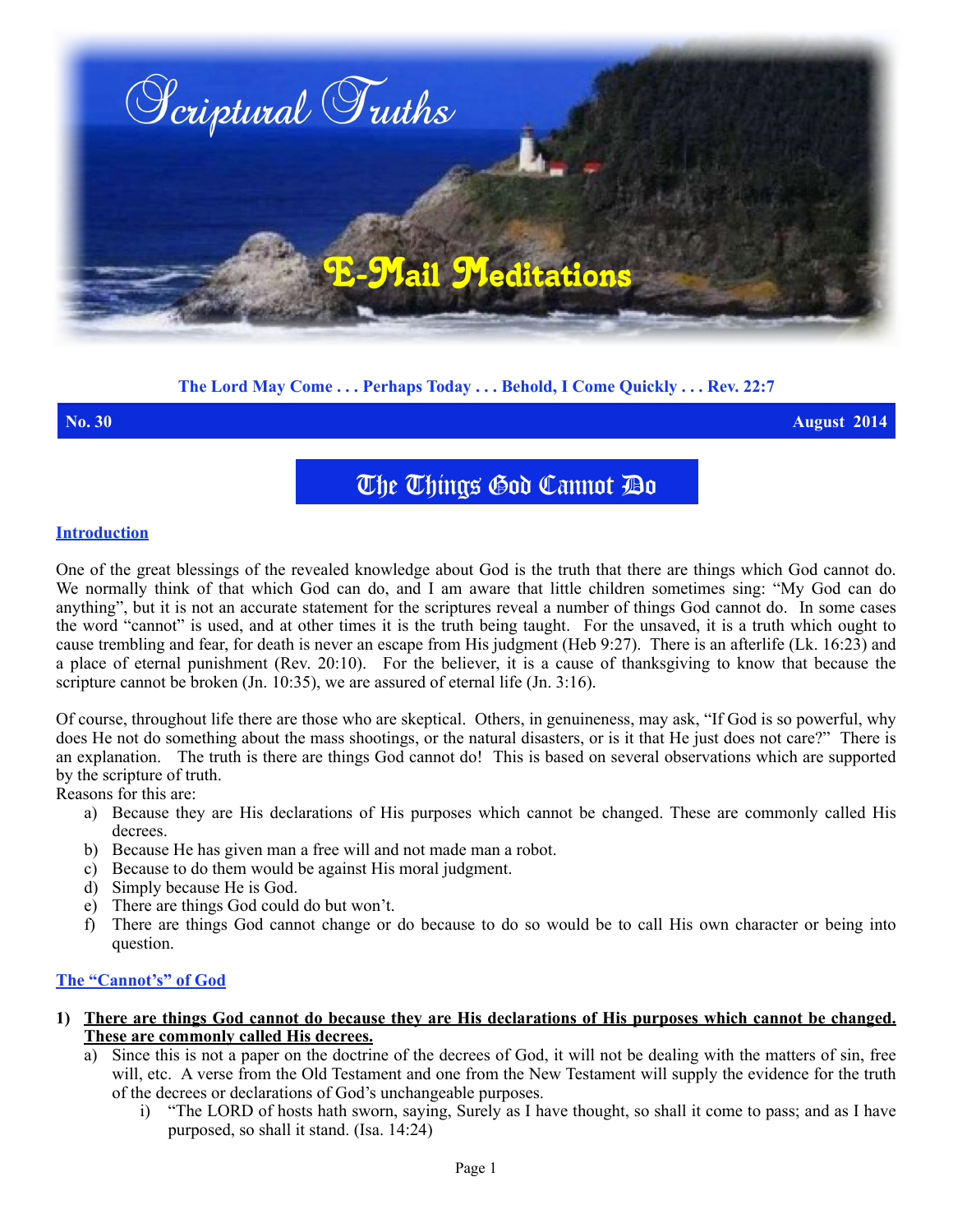- ii) "Having made known unto us the mystery of his will, according to his good pleasure which he hath purposed in himself: That in the dispensation of the fulness of times he might gather together in one all things in Christ." (Eph. 1:9-10)
- b) Some of His purposes are:
	- i) To predestinate us to the adoption of children: "Having predestinated us unto the adoption of children by Jesus Christ to himself, according to the good pleasure of his will." (Eph. 1:5)
	- ii) To: "Make him my Firstborn, higher than the kings of the earth." (Psa. 89:27)
	- iii) "And when all things shall be subdued unto him, then shall the Son also himself be subject unto him that put all things under him, that God may be all in all." (1 Cor. 15:28)
	- iv) "Him (Christ), being delivered by the determinate counsel and foreknowledge of God." (Acts 2:23)
	- v) To exalt and glorify Christ: "Behold, my servant shall deal prudently, he shall be exalted and extolled, and be very high." (Isa. 52:13; 1 Cor. 15:25)

### **2) There are things God cannot do because He has given man a free will and not made man a robot.**

- a) He cannot make man accept His offer of salvation.
	- i) "Come unto me, all ye that labour and are heavy laden." (Matt. 11:28)
	- ii) "Then said Jesus unto him, Except ye see signs and wonders, ye will not believe." (Jn. 4:48)
	- iii) "And ye will not come to me, that ye might have life." (Jn. 5:40)

### **3) There are things God cannot do because to do them would be against His moral judgment.**

- a) He cannot be anything other than holy:
	- i) "There is none holy as the LORD: for there is none beside thee: neither is there any rock like our God." (1 Sam. 2:2)
	- ii) "God is light, and in him is no darkness at all." (1 Jn. 1:5)
	- iii) "Exalt ye the Lord our God, and worship at His footstool; for He is holy." (Psa. 99:5)
- b) God cannot be prejudiced:
	- i) "For the LORD your God is God of gods, and Lord of lords, a great God, a mighty, and a terrible, which regardeth not persons, nor taketh reward." (Deut. 10:17)
	- ii) "Then Peter opened his mouth, and said, Of a truth I perceive that God is no respecter of persons: But in every nation he that feareth him, and worketh righteousness, is accepted with him." (Acts 10:34, 35)
- c) God cannot break a promise:
	- i) "My covenant will I not break, nor alter the thing that is gone out of my lips." (Psa. 89:34)
	- ii) "For all the promises of God in him are yea, and in him Amen, unto the glory of God by us." (2 Cor. 1:20)
- d) God cannot abandon the individual in life who trusts in Him:
	- i) "He hath said, I will never leave thee, nor forsake thee." (Heb. 13:5)
- e) He cannot change an individual's destiny after death:
	- i) "But Abraham said, Son, remember that thou in thy lifetime receivedst thy good things, and likewise Lazarus evil things: but now he is comforted, and thou art tormented. And beside all this, between us and you there is a great gulf fixed: so that they which would pass from hence to you cannot; neither can they pass to us, that would come from thence." (Lk. 16:25-26)
- f) He cannot look on iniquity:
	- i) "Thou art of purer eyes than to behold evil, and canst not look on iniquity." (Hab. 1:13)
- g) He cannot ignore sin:
	- i) "Thus saith the LORD unto this people, Thus have they loved to wander, they have not refrained their feet, therefore the LORD doth not accept them; he will now remember their iniquity, and visit their sins." (Jer. 14:10)
- h) He cannot forgive sin without recognition of the seriousness of the crime committed. Sin must be judged and only then can forgiveness be granted.
	- i) "In whom we have redemption through His blood, the forgiveness of sins, according to the riches of His grace." (Eph. 1:7)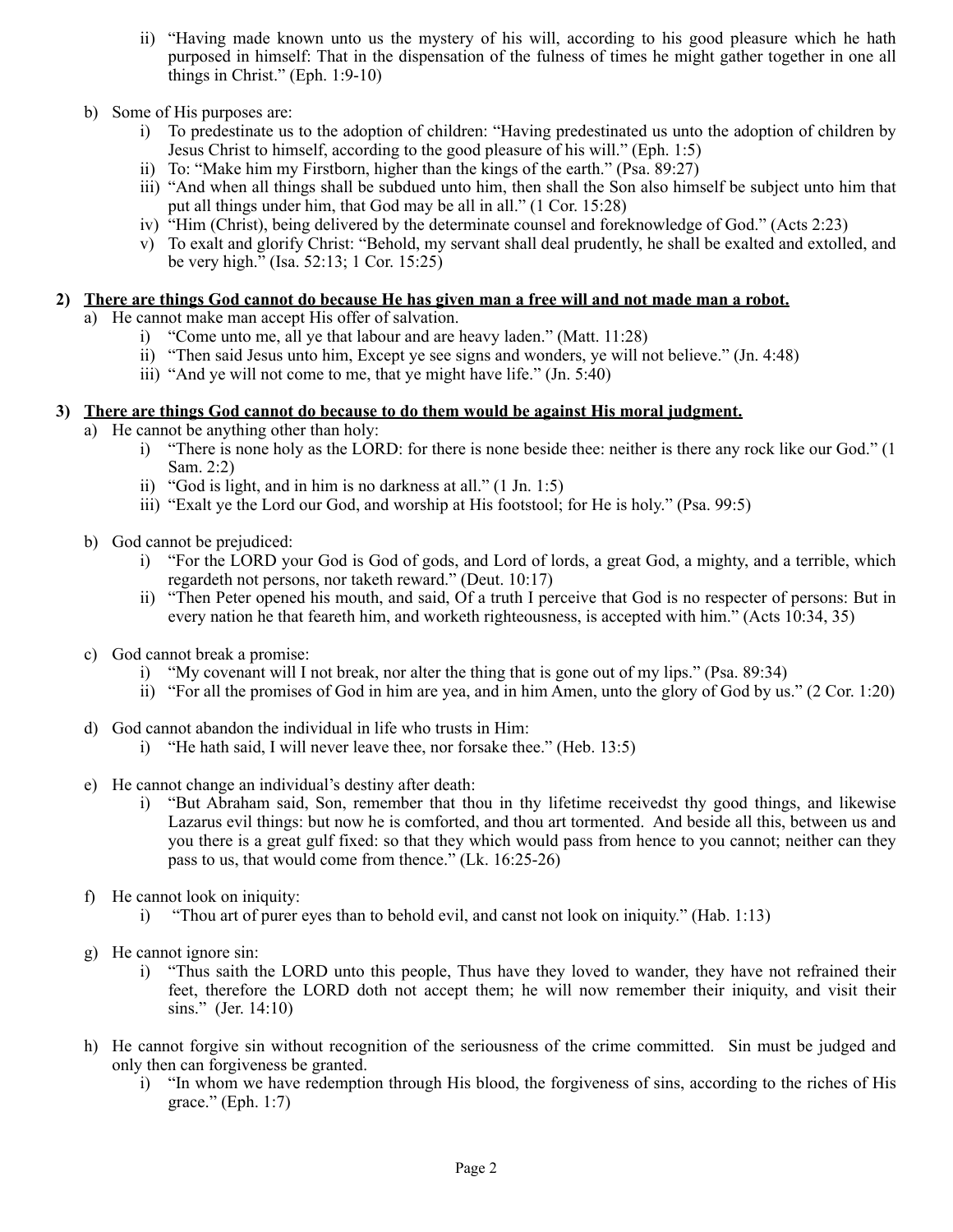- i) God cannot stop loving His own:
	- i) "The LORD hath appeared of old unto me, saying, Yea, I have loved thee with an everlasting love: therefore with lovingkindness have I drawn thee." (Jer. 31:3)

# **4) There are things God cannot do, simply because He is God.**

- a) God cannot grow weary:
	- i) "Hast thou not known? Hast thou not heard, that the everlasting God, the LORD, the Creator of the ends of the earth, fainteth not, neither is weary? There is no searching of his understanding." (Isa. 40:28)
- b) God cannot be frustrated, but he can bring the devices of men to nought:
	- i) "The LORD bringeth the counsel of the heathen to nought: he maketh the devices of the people of none effect." (Psa. 33:10)
	- ii) "Take counsel together, and it shall come to nought; speak the word, and it shall not stand: for God is with us." (Isa. 8:10)
- c) God cannot die for:
	- i) "The eternal God is thy refuge, and underneath are the everlasting arms" (Deut. 33:27)
- d) He cannot be limited in His sovereignty:
	- i) "Thine, O LORD, is the greatness, and the power, and the glory, and the victory, and the majesty: for all that is in the heaven and in the earth is thine; thine is the kingdom, O LORD, and thou art exalted as head above all. Both riches and honour come of thee, and thou reignest over all; and in thine hand is power and might; and in thine hand it is to make great, and to give strength unto all." (1 Chron. 29:11-12)
- e) He cannot be limited in any way, He is the Almighty:
	- i) "Ah Lord GOD! behold, thou hast made the heaven and the earth by thy great power and stretched out arm, and there is nothing too hard for thee." (Jer. 32:17)
	- ii) "But Jesus beheld them, and said unto them, With men this is impossible; but with God all things are possible." (Matt. 19:26)
- f) He cannot answer every prayer I make, they must be according to His will:
	- i) "And this is the confidence that we have in him, that, if we ask any thing according to His will, He heareth us: And if we know that He hear us, whatsoever we ask, we know that we have the petitions that we desired of him." (1 Jn. 5:14-15)
- g) He cannot be wrong, a matter is not right because He did it, but because He did it, it is right:
	- i) "As for God, his way is perfect; the word of the LORD is tried: he is a buckler to all them that trust in him." (2 Sam. 22:31)
	- ii) "The LORD is righteous in all his ways, and holy in all his works." (Psa. 145:17)
- h) He cannot do that which is unbecoming to Him:
	- i) "For it became him, for whom are all things, and by whom are all things, in bringing many sons unto glory, to make the captain of their salvation perfect through sufferings." (Heb. 2:10)
- i) He cannot be satisfied with anything less than that which is less than perfect:
	- i) "I know that, whatsoever God doeth, it shall be for ever: nothing can be put to it, nor any thing taken from it: and God doeth it, that men should fear before him." (Ecc. 3:14)
- j) He cannot learn anything for that implies ignorance:
	- i) "O the depth of the riches both of the wisdom and knowledge of God! How unsearchable are his judgments, and his ways past finding out! For who hath known the mind of the Lord? or who hath been his counsellor? or who hath first given to him, and it shall be recompensed unto him again? For of him, and through him, and to him, are all things: to whom be glory for ever. Amen." (Rom.11:33-36)
	- ii) "In whom are hid all the treasures of wisdom and knowledge." (Col. 2:3)
- k) He cannot change:
	- i) "For I am the LORD, I change not." (Mal. 3:6)